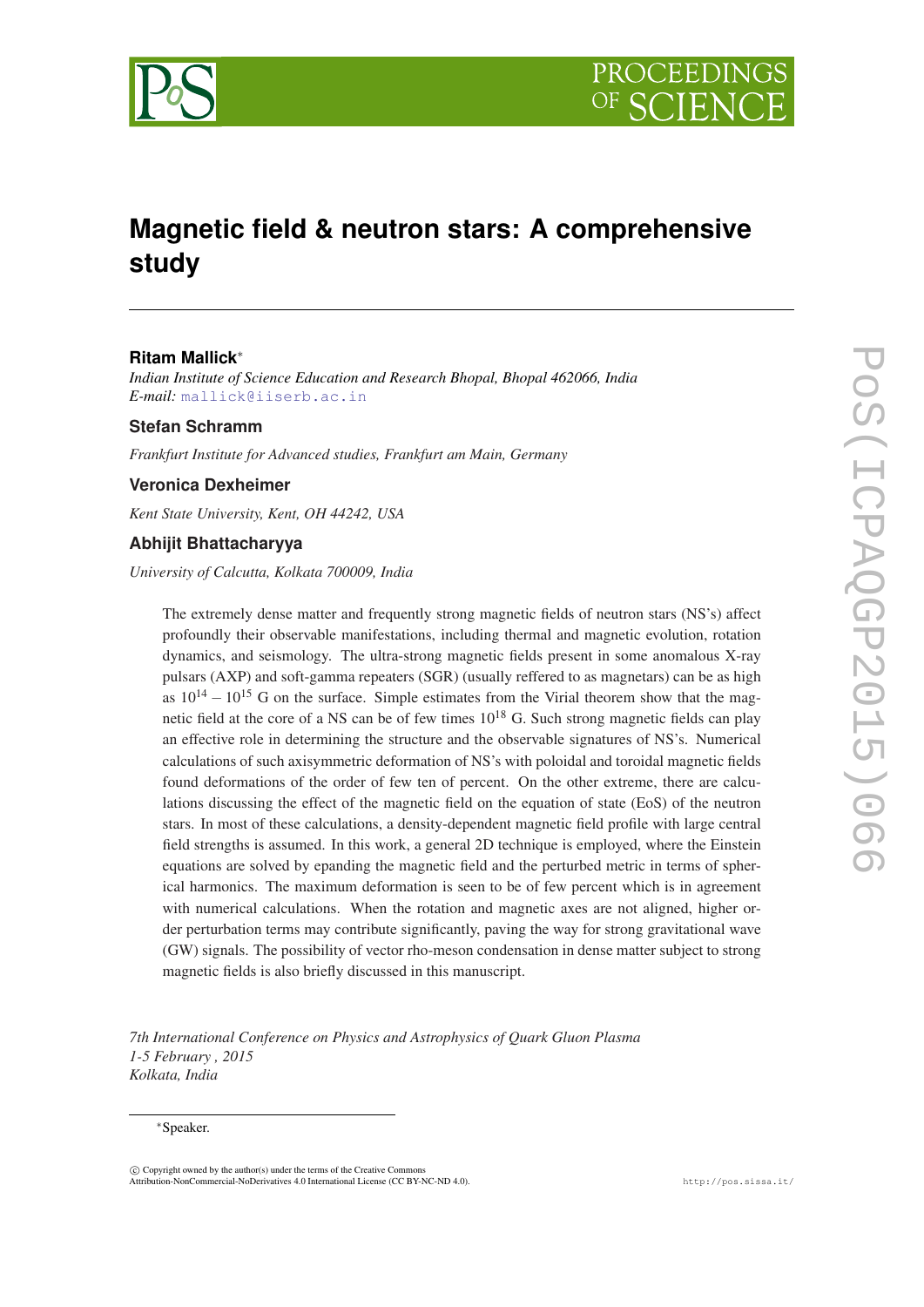#### 1. Introduction

One of the most central topics in astrophysics is the study of compact stars. In addition to the importance of the objects themselves, they also serve as a key tool to further the understanding of hadronic and possibly quark matter at very large densities and low temperatures, rendering compact star physics an ideal complementary approach to the study of high-temperature relativistic heavyion collisions. Compact stars (neutron stars (NS's) and hybrid stars (HS's)) frequently also feature extremely strong magnetic fields, which can affect their observable manifestations, including the thermal and magnetic evolution, rotation dynamics, and seismology.

Among recent observations, the crucial discoveries of the 2-solar-mass pulsars PSR J1614- 2230 and PSR J0348+0432 [[1](#page-9-0), [2\]](#page-9-0) have led to a flurry of theoretical activities in describing heavy neutron stars. The new mass requirement puts severe constraints on modeling the equation of state (EoS) of matter at extreme densities. Soft EoS's, which are not able to generate 2 solar mass neutron stars, are now discarded (including many models that lead to large Bose condensates) and so the models with exotic-particles have come under close scrutiny, although not all are discarded. Overall, the observed pulsar masses have narrowed the range of feasible EoS's, requiring a stiff EoS at high densities.

The frequent occurrence of very strong magnetic fields belongs to the most striking features of NS's. The observed magnetic fields of pulsars are of the order of  $10^8 - 10^{12}$  G at the surface. Recent observations of several new pulsars, namely anomalous X-ray pulsars (AXP's) and softgamma repeaters (SGR's), have been identified to have even larger surface magnetic fields. As the SGR's are usually associated with supernova remnants, they are assumed to be young NS's. The measurement of their spin-down and the rate of change of spin-down suggest that they are quite different from the bulk population of pulsars, as their surface magnetic field may be as high as  $10^{15}$  G. Some X-ray pulsar observations also suggest that these objects have surface magnetic fields with strength around  $10^{14} - 10^{15}$  G. Such pulsars with strong magnetic fields are separately termed magnetars [[3](#page-9-0), [4](#page-9-0)]. The origin of these magnetic fields in NS's remains unclear (trapping of magnetic lines during their collapse can barely yield  $10^8 - 10^9$  G), but the observed spin-down rates of pulsars, which are rotating NS, do require such magnetic fields.

Several mechanisms, such as the flux conservation and dynamo mechanism, have been proposed as the origin of strong magnetic fields inside NS's. The similarity of the magnetic flux distribution in main sequence stars and compact objects was pointed out by several authors, which supports the hypothesis of generation of magnetic fluxes earlier in progenitor stars with subsequent trapping inside the compact objects. Nevertheless, the fields inside a main sequence progenitor may not be enough to yield the required magnetic field inside a NS, as it contains only around 15% or less of the progenitor mass.

On the other hand, magnetic fields may also be generated through dynamo processes in a rotating and convective fluid. It has been shown [\[3](#page-9-0), [4\]](#page-9-0) that newly born NS are likely to combine convection and differential rotation making it favorable for dynamo processes to operate. It was also suggested that the generated fields could explain objects like the soft gamma repeaters and anomalous X-ray pulsars. Large-scale magnetic fields are traditionally associated with convective zones. In this case, the field strengths are often estimated by assuming equipartition of magnetic and kinetic energy density of convection. The generation of the magnetic field may be due to differential rotation as well, though it is unlikely to produce a large-scale field. However, overall, the exact form or the evolution of such strong fields inside a NS is still a very important and unresolved problem.

The surface magnetic field of a NS can be calculated, as well as the exterior morphology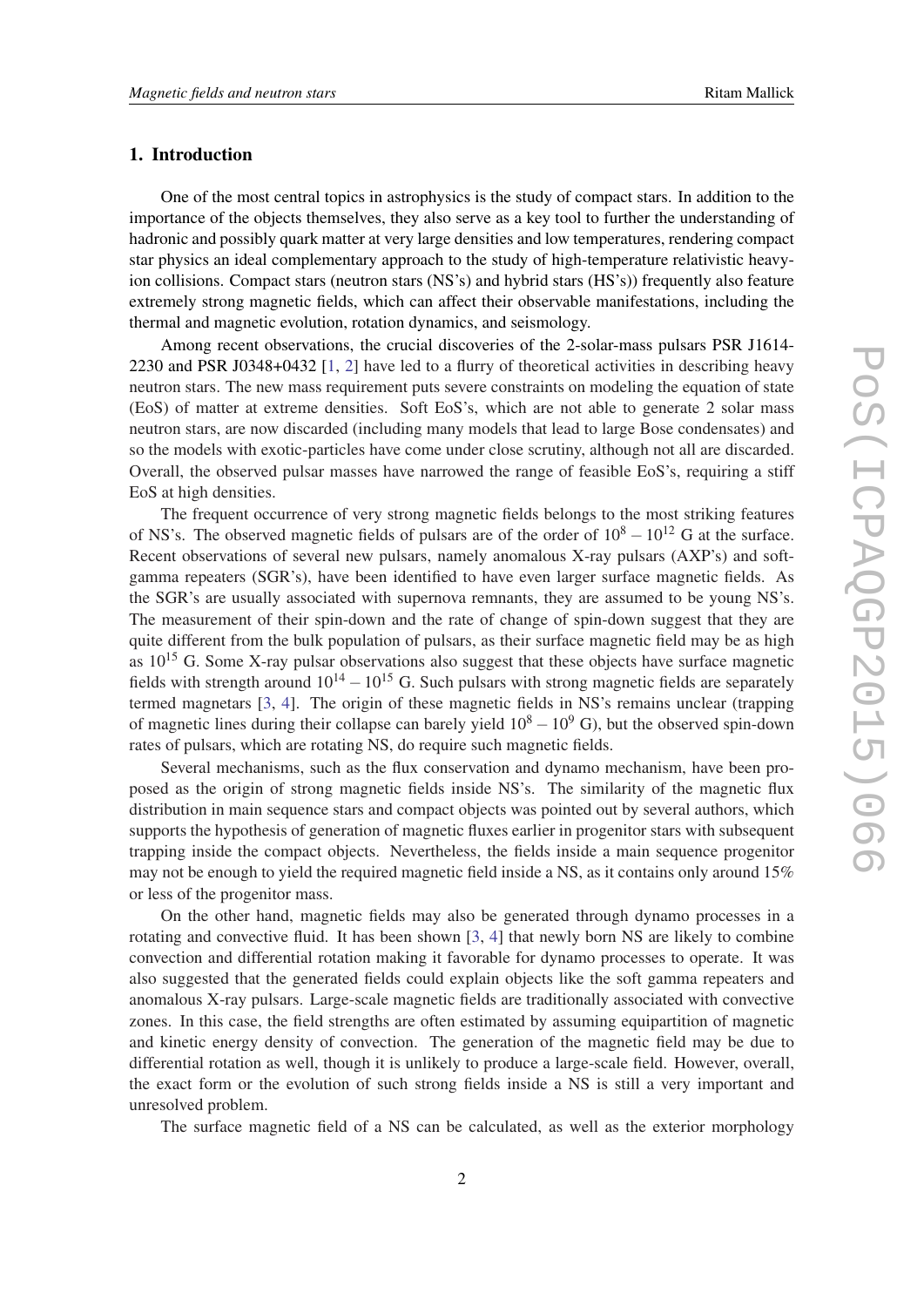which is observed to be of dipolar nature. However, the field inside the star is still not very well understood, and the evolution of magnetic fields inside the star is highly uncertain. While magnetic fields as high as  $10^{14} - 10^{15}$  $10^{14} - 10^{15}$  $10^{14} - 10^{15}$  G have been inferred at the surface of magnetars [5, [6](#page-9-0), [7\]](#page-9-0), there is indirect evidence for fields as high as  $10^{16}$  G inside the star [[8](#page-9-0)]. However, the upper bound in the cores of neutron stars is still not well understood. Most of the general relativity calculations [[8](#page-9-0), [9](#page-9-0), [10](#page-9-0)] show central magnetic fields lying somewhere between  $10^{18} - 10^{19}$  G. Similar values are also obtained from virial theorem estimates employing a classical calculation, which was discussed recently [[11,](#page-9-0) [12\]](#page-9-0). The exact value of the magnetic field and its structure depend strongly on the region of the star in which the magnetic field is assumed to be found. This limit also needs to be calculated taking into account general relativity and magnetic field modifications in the metric, not to mention magnetic field modifications to the equation of state itself, which also has its central density substantially modified [[13\]](#page-9-0).

#### 2. Deformation due to magnetic field

If stars with such large magnetic fields exist, the fields must have a non-negligible effect on the metric describing the star. Similar to rotation, the magnetic field also leads to deformation. The deformation of magnetized NS's was first discussed by Chandrasekhar & Fermi [\[14](#page-9-0)]. Within the general relativistic approach by Bocquet et al. [[9](#page-9-0)] and Bonazolla & Gourgoulhon [[15\]](#page-9-0) and Cardall et al. [\[10\]](#page-9-0), the deformation of a star from poloidal and toroidal magnetic fields was determined. For field strengths of the order of a few times  $10^{18}$  G, the deformation invoked by the magnetic field were of the order of several tens of a percent. However, recent magneto-hydrodynamic (MHD) simulations, which study the dynamics and the stability of magnetars, have hinted to the possibility that the magnetic field inside the star could be much more complicated. There, the axisymmetric field is composed of a poloidal field, which extends throughout the star and in the exterior, while the toroidal field remains confined in a torus-shaped region inside the star where the field lines are closed. This configuration is known as "twisted torus". With such configuration [[16\]](#page-10-0) and the magnetic field of the order of  $10^{16}$  G, the deformation of the star was calculated to be of the order of  $10^{-3}$  to  $10^{-4}$ .

At the other extreme, there are many calculations in the literature, discussing the effect of the magnetic field on the EoS of the neutron star. The effects of strong magnetic fields on dense hadronic matter have been extensively studied [\[17](#page-10-0), [18,](#page-10-0) [19\]](#page-10-0). In most of these calculations [[18](#page-10-0), [20](#page-10-0), [21](#page-10-0), [22\]](#page-10-0) a density-dependent magnetic field profile with large central magnetic fields was assumed. Simple one-dimensional (1-D) calculations usually isotropically add or subtract the magnetic pressure to the total pressure, which can generate a very large (but largely, due to the approximation involved, artificial) effect for stellar masses. However, for a large magnetic field, a general 2D treatment is necessary to take into account the anisotropic magnetic pressure.

The magnetic field is along the z-axis in the rest frame of the fluid, where the energy and pressure are given by

$$
\varepsilon = \varepsilon_m + \frac{B^2}{8\pi},\tag{2.1}
$$

$$
P_{\perp} = P_m - MB + \frac{B^2}{8\pi},\tag{2.2}
$$

$$
P_{\parallel} = P_m - \frac{B^2}{8\pi},
$$
\n(2.3)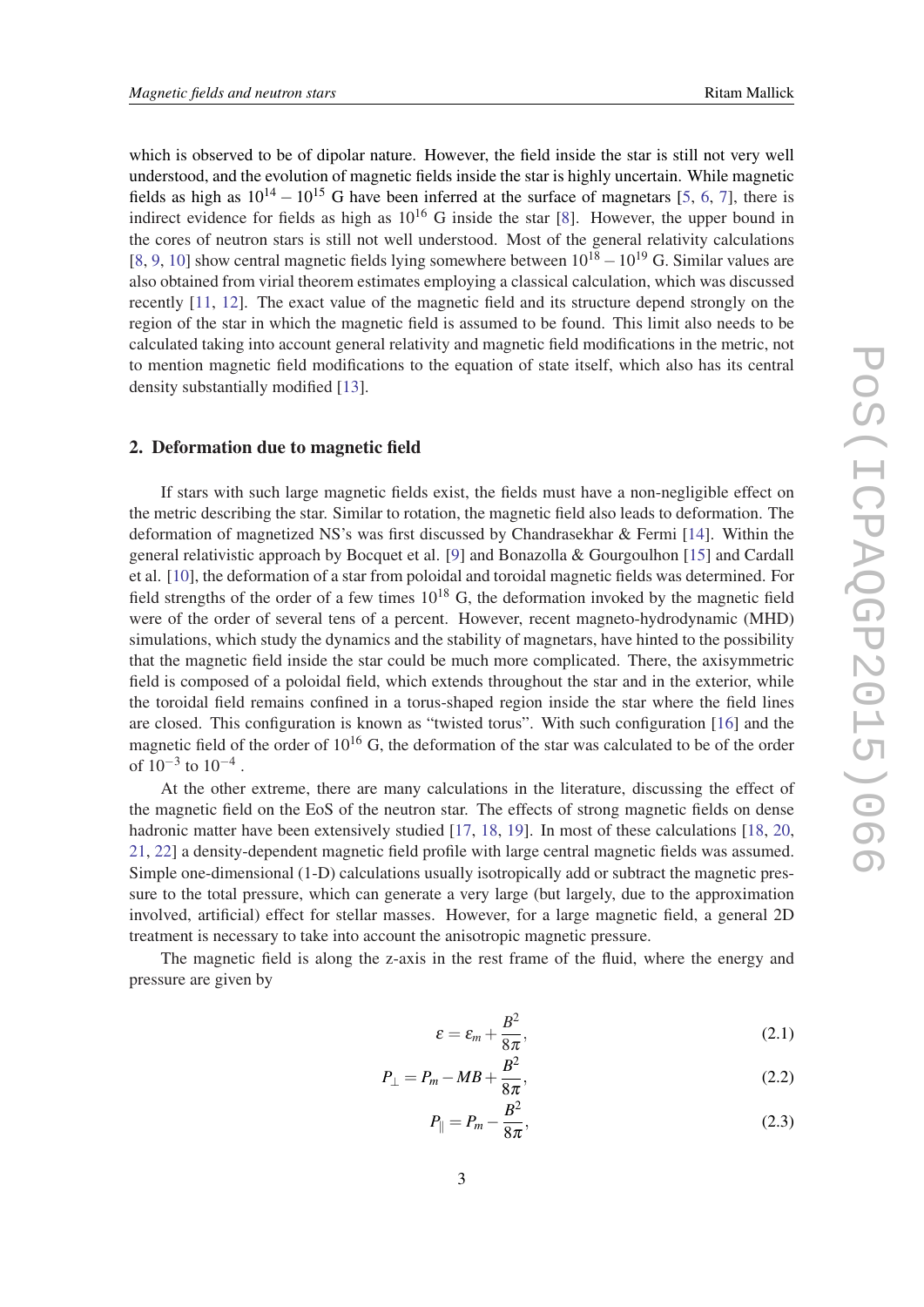where  $\varepsilon$  is the total energy density which is the sum of the matter energy density  $\varepsilon_m$  and magnetic stress  $\frac{B^2}{8\pi}$  $\frac{B^2}{8\pi}$ ,  $P_{\perp}$  and  $P_{\parallel}$  are the perpendicular and parallel components of the total pressure with respect to the magnetic axis, *P<sup>m</sup>* is the matter pressure and *MB* is the magnetization. It has been previously shown [[21,](#page-10-0) [22,](#page-10-0) [23\]](#page-10-0) that the effect of landau quantization in the EoS is not significant for reasonable magnetic fields (although the magnetic field modifies significantly the central value of the EoS and population of the star [[13\]](#page-9-0)). The effect from magnetization can also as an approximation, be neglected. Therefore, the above equation can be written as

$$
\varepsilon = \varepsilon_m + \frac{B^2}{8\pi},\tag{2.4}
$$

$$
P_{\perp} = P_m + \frac{B^2}{8\pi},\tag{2.5}
$$

$$
P_{\parallel} = P_m - \frac{B^2}{8\pi}.
$$
 (2.6)

The pressure can be conveniently described as

$$
P = P_m \pm \frac{B^2}{8\pi},\tag{2.7}
$$

$$
P = P_m + \frac{B^2}{8\pi} (1 - 2\cos^2 \theta),
$$
\n(2.8)

where,  $\theta$  is the polar angle with respect to the magnetic field. Expanding it in terms of spherical harmonics

$$
P = P_m + \frac{B^2}{8\pi} \left[ \frac{1}{3} - \frac{4}{3} P_2(\cos \theta) \right],\tag{2.9}
$$

$$
P = P_m + [p_0 + p_2 P_2(cos\theta)],
$$
\n(2.10)

where  $p_0 = \frac{B^2}{3.8}$  $\frac{B^2}{3.8\pi}$  is the monopole contribution and  $p_2 = -\frac{4B^2}{3.8\pi}$  $rac{4B^2}{3.8\pi}$  the quadrupole contribution.

The metric describing such magnetars can also be expanded in terms of multipole expansion. Limiting the expansion till quadrupole term [\[14](#page-9-0), [24](#page-10-0), [25,](#page-10-0) [26](#page-10-0), [27](#page-10-0)] gives

$$
ds^{2} = -e^{v(r)}[1+2(h_{0}(r)+h_{2}(r)P_{2}(cos\theta))]dt^{2}
$$
\n(2.11)

$$
+e^{\lambda(r)}[1+\frac{e^{\lambda(r)}}{r}(m_0(r)+m_2(r)P_2(cos\theta))]dr^2
$$
\n(2.12)

$$
+r^2[1+2k_2(r)P_2(cos\theta)](d\theta^2+sin^2\theta d\phi^2),
$$
\t(2.13)

where  $h_0, h_2, m_0, m_2, k_2$  are the corrections up to second order.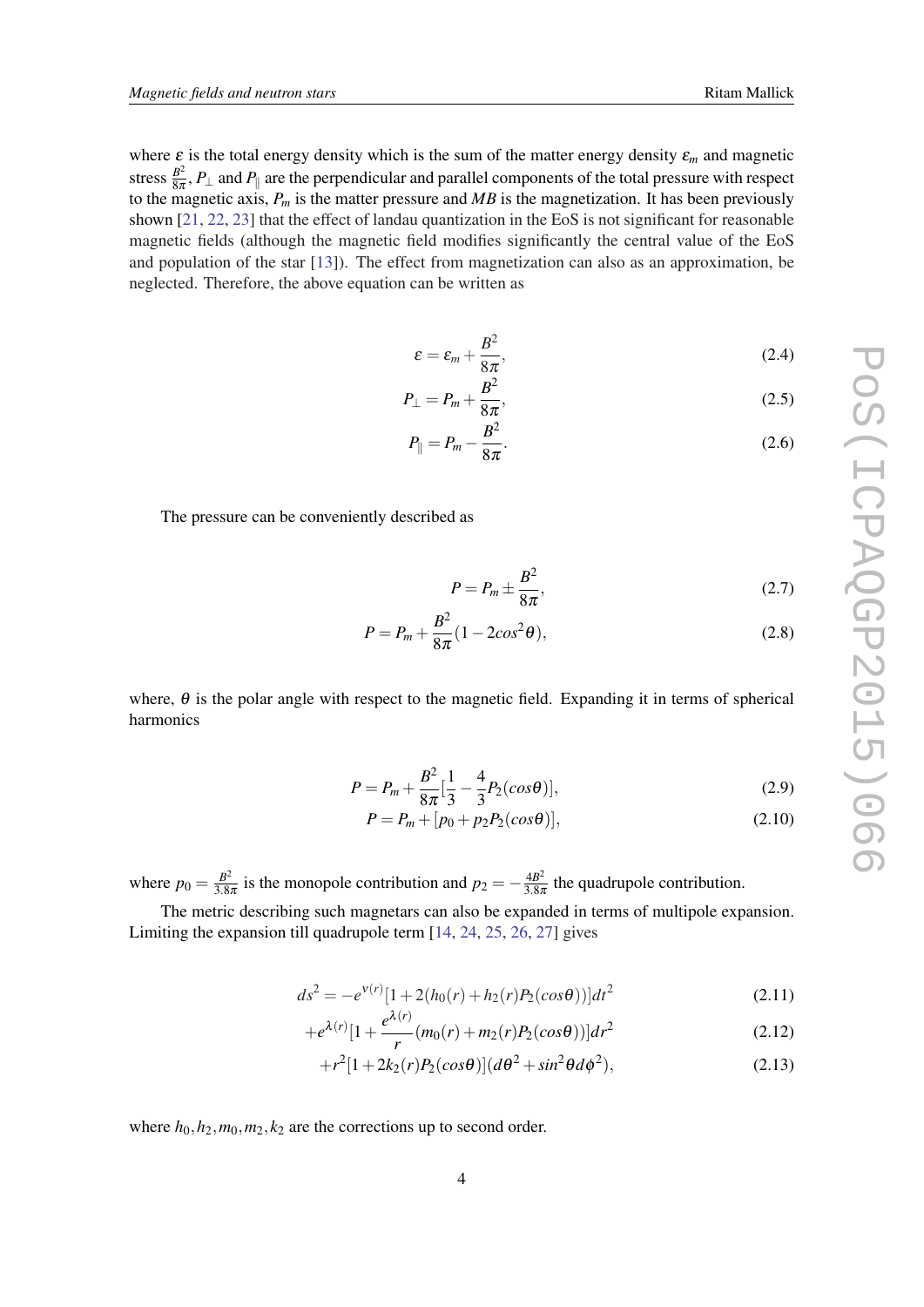Using the above equation in the Einstein equations and solving them, we get

$$
\frac{dm_0}{dr} = 4\pi r^2 p_0,\tag{2.14}
$$

$$
\frac{dh_0}{dr} = 4\pi r e^{\lambda} p_0 + \frac{1}{r} \frac{dV}{dr} e^{\lambda} m_0 + \frac{1}{r^2} e^{\lambda} m_0,
$$
\n(2.15)

$$
\frac{dh_2}{dr} + \frac{dk_2}{dr} = h_2(\frac{1}{r} - \frac{\frac{d\mathbf{v}}{dr}}{2}) + \frac{e^{\lambda}}{r}m_2(\frac{1}{r} + \frac{d\mathbf{v}dr}{2}),\tag{2.16}
$$

$$
h_2 + \frac{e^{\lambda}}{r} m_2 = 0, \tag{2.17}
$$

$$
\frac{dh_2}{dr} + \frac{dk_2}{dr} + \frac{1}{2}r\frac{dv}{dr}\frac{dk_2}{dr} = 4\pi r e^{\lambda} p_2 + \frac{1}{r^2} e^{\lambda} m_2
$$
\n(2.18)

$$
+\frac{1}{r}\frac{dv}{dr}e^{\lambda}m_2+\frac{3/r^{\lambda}}{e}h_2+\frac{2}{r}e^{\lambda}k_2.
$$

The total momentum conservation gives

$$
\frac{dp_0}{dr} = -\frac{dv}{dr}p_0 - (\varepsilon + P)\frac{dh_0}{dr},\tag{2.19}
$$

$$
p_2 = -(\varepsilon + P)h_2,\tag{2.20}
$$

$$
\frac{dp_2}{dr} = -\frac{dv}{dr}p_2 - (\varepsilon + P)\frac{dh_2}{dr}.\tag{2.21}
$$

Simple algebra gives the fields in terms of known quantities

$$
\frac{dk_2}{dr} = \frac{2p_2\frac{dv}{dr} + \frac{dp_2}{dr}}{\varepsilon + P},\tag{2.22}
$$

$$
\frac{dh_2}{dr} = \frac{-p_2\frac{d\mathbf{v}}{dr} - \frac{dp_2}{dr}}{\varepsilon + P}.
$$
\n(2.23)

With known values of  $p_0$  and  $p_2$ , we can calculate the correction terms.

The additional mass due to the magnetic field is given by  $\delta M \equiv m_0$ . Therefore, the total star mass is the sum of the mass due to matter  $(M<sub>0</sub>)$  and mass due to magnetic field

$$
M = M_0 + \delta M. \tag{2.24}
$$

The star takes the shape of an oblate spheroid due to deformation induced by the non-isotropic magnetic pressure. The equatorial radius expands and the polar radius is compressed giving the star its deformed shape. The polar and equatorial radius are defined as

$$
R_e = R + \xi_0(R) - \frac{1}{2}(\xi_2(R) + rk_2),\tag{2.25}
$$

$$
R_p = R + \xi_0(R) + (\xi_2(R) + rk_2),\tag{2.26}
$$

where *R* is the radius of the spherical star.  $\xi_0$  and  $\xi_2$  are defined as

$$
\xi_0(r) = \frac{r(r - 2Gm(r))}{G(4\pi r^3 P_m + m(r))} p_0^*,\tag{2.27}
$$

$$
\xi_2(r) = \frac{r(r - 2Gm(r))}{G(4\pi r^3 P_m + m(r))} p_2^*,\tag{2.28}
$$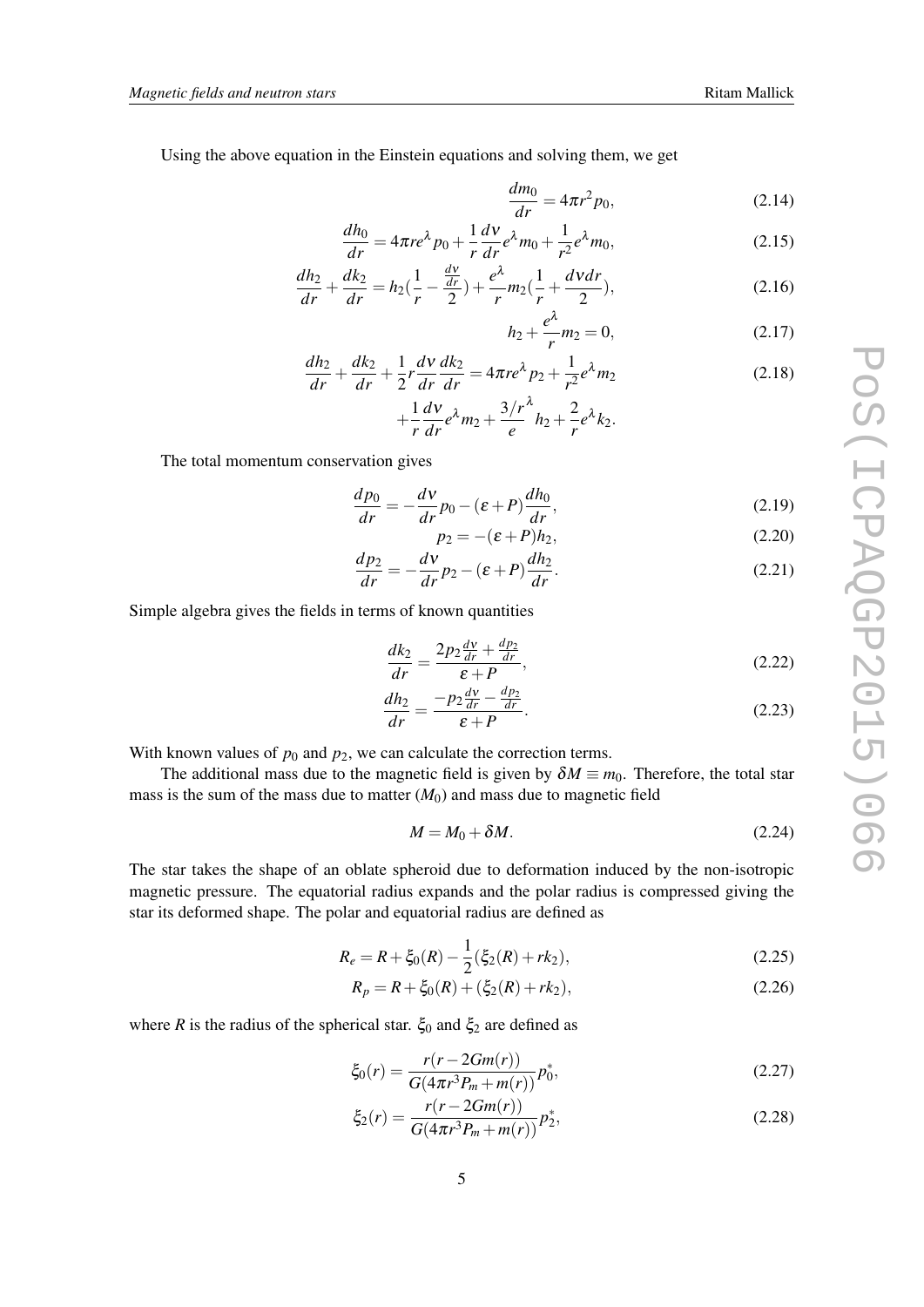with  $p_0^*$  and  $p_2^*$  given by

$$
p_0^* = p_0 / \frac{B^2}{8\pi},\tag{2.29}
$$

$$
p_2^* = p_2 / \frac{B^2}{8\pi}.\tag{2.30}
$$

With some given value of magnetic field and initial matter perturbation, one can calculate the correction terms and thereby determine the excess mass and star deformation. Following previous calculations [[17,](#page-10-0) [18](#page-10-0), [20,](#page-10-0) [21](#page-10-0), [22,](#page-10-0) [28](#page-10-0)], we assume a density dependent magnetic field parameterized by

$$
B(n_b) = B_s + B_0 \left\{ 1 - e^{-\alpha \left(\frac{n_b}{n_0}\right)^{\gamma}} \right\}.
$$
 (2.31)

With asymptotic magnetic field value  $B_0 = 4 \times 10^{18}$  G, the maximum value of the central magnetic field we are considering is  $B_c = 1.75 \times 10^{18}$  G. For such field values, the magnetic pressure and energy are well below matter counterparts so that the perturbation calculations are justified. The surface magnetic field is fixed at  $10^{15}$ G and we assume  $\alpha = 0.01$  and  $\gamma = 2$ . We are also using two sets of EOS (TM1 and NL3) [\[29](#page-10-0), [30](#page-10-0)].



**Figure 1:** a)  $\delta M$  as a function of central energy density  $\varepsilon_c$  for two fixed central magnetic fields  $B_c$ . Curves are plotted for two different EoS's (TM1 and NL3). b) Different radial distances (including equatorial and polar radius) are plotted as a function of *Bc*.

Fig. 1a shows the additional mass due to magnetic field as a function of central energy density. As the central energy density increases, the magnetic field also increases (density dependent field) which in turn increases the additional mass. Two sets of curves are plotted, one with  $B_c = 1.75 \times$  $10^{18}$  G and the other with  $B_c = 4.38 \times 10^{17}$  G. For the higher field strength, the excess mass is of the order of few percent (maximum for TM1 parametrization with  $3 - 4\%$ ) and, for the lower field, the excess mass is one order of magnitude lower. Fig. 1b shows the increase of  $R_e$  and the shrinking of  $R_p$  in comparison to the spherical radius (shown for TM1 parametrization). The curves are plotted as a function central magnetic field. As the field increases, *R<sup>e</sup>* becomes much larger and *R<sup>p</sup>* becomes much smaller, giving the star a more oblate shape.

Next, we show the mass-radius (M-R) curve for the star with TM1 parametrization (Fig. 2). In Fig. 2a we compare the three sets of mass sequence. One for non-rotating non-magnetic stars,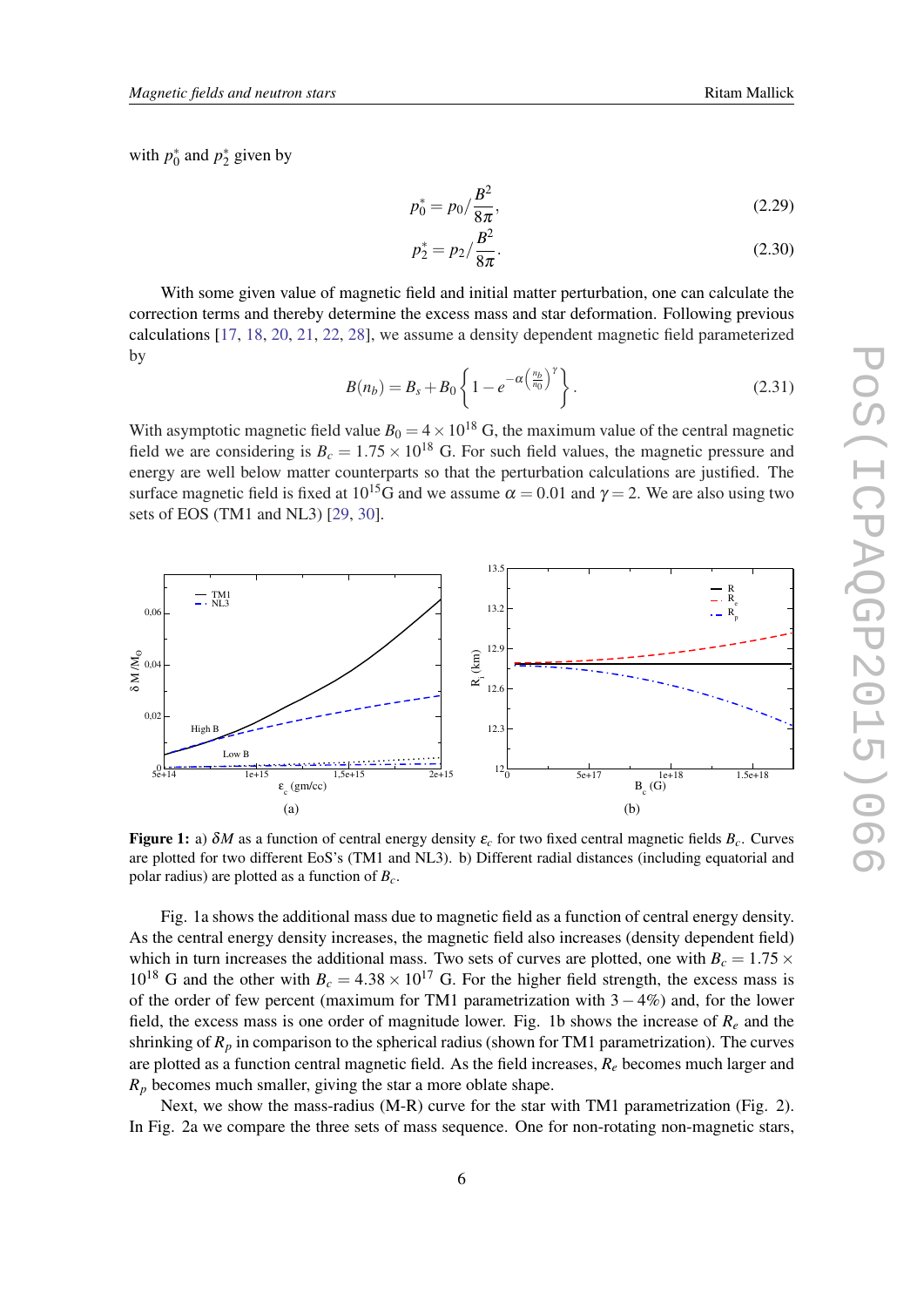one with maximum rotational effect and one with maximum central magnetic field. The maximum rotational curve is inspired as the fastest rotating pulsar observed with rotational frequency of 716 Hz. The additional mass from both effects (rotation and magnetic field) are comparable, whereas the star's deformation is very different. The deformation due to rotation is quite large (*R<sup>e</sup>* increases by about 500 m) whereas the deformation due to magnetic field is small (*R<sup>e</sup>* increases by 50−100 m). This can be simply understood; the rotational effect is very pronounced at the outer region of the star where the rotational velocity is maximum. The star mostly deforms in the outer regions where the density is very small compared to the star core. For magnetic field, the surface value is 3 order of magnitude lower than the central value and, therefore, the effect is very small in the outer region and the deformation is small.

In Fig. 2b we find that as we increase the magnetic field, the mass of the star also increases. However, after some limiting value of the central field  $B<sub>c</sub> = 2.6 \times 10^{18}$  G there is no maximum mass and the mass of the star goes on increasing as the radius decreases. With such values of the magnetic field, the matter and magnetic pressures becomes comparable and the additional mass grows. This, on one hand, hints a limit of the magnetic field that can be present in the star within this description, whereas, on the other hand, it can signify that the star may be going towards a singularity.



Figure 2: a) Star sequences are compared with magnetic and rotational effects with respect to a static nonmagnetic star. b) Star sequence with increasing magnetic fields are shown. For a strong enough magnetic field, the star has no maximum mass.

#### 3. Gravitational waves

Magnetars are also strong candidates for continuous gravitational wave (GW) emission. An uniformly rotating axisymmetric body does not emit gravitational waves, but an asymmetric body does. There are three classes of emission mechanisms of continuous GW from a spinning NS, (i) non-axisymmetric distortion of NS, (ii) unstable oscillation modes of the fluid part of the star and (iii) free precession. The presence of strong magnetic fields in magnetars can result in the emission of GW from mechanism (i) and (iii). If the rotation axis and the magnetic axis of the star are not aligned (which is usually the case for pulsars) the star will deviate from axisymmetry. It would also have some precession, that is the NS would wobble around the rotation axis as the rotation axis and the body symmetry axis would also differ.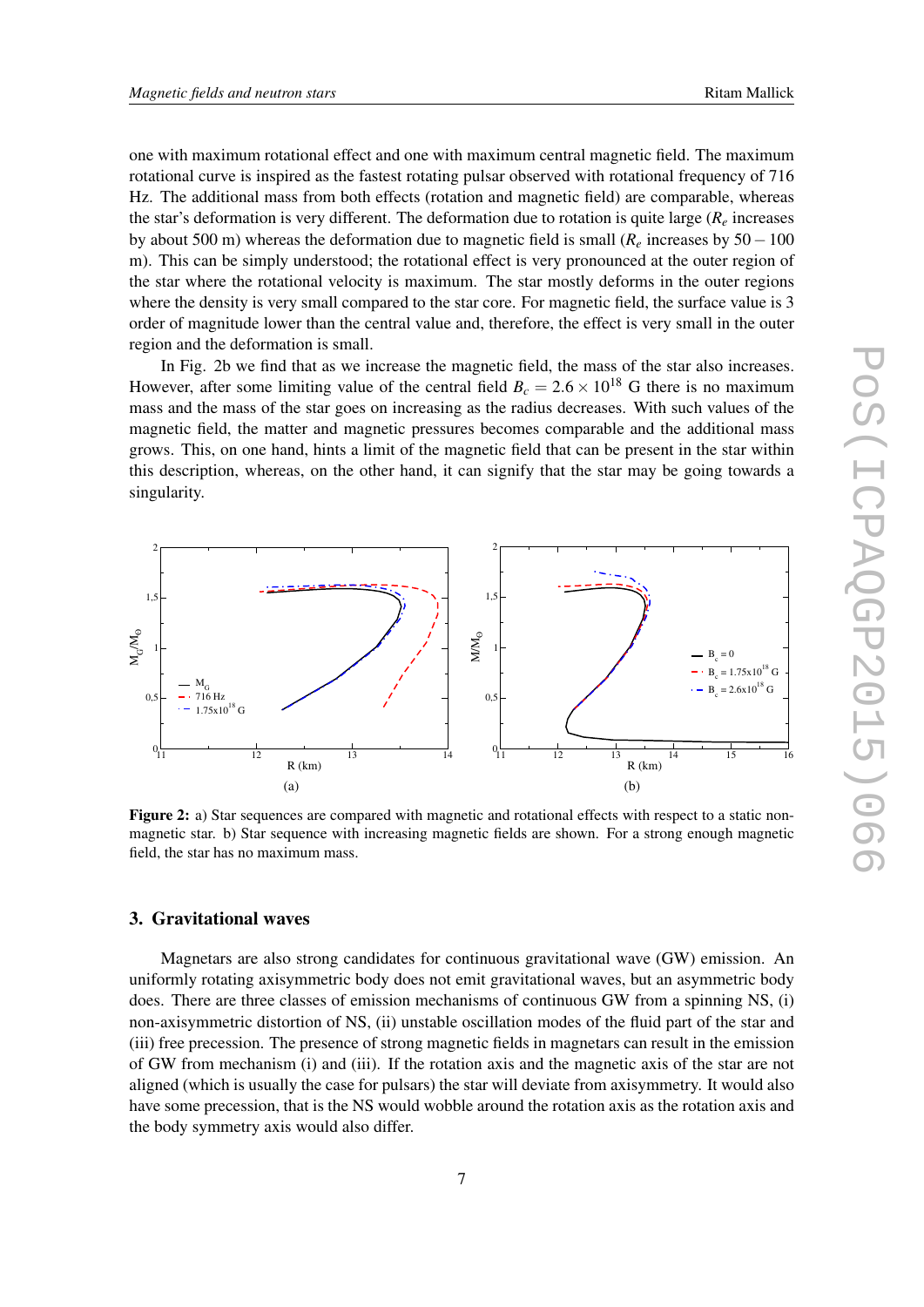The amplitude of the GW signal can be written as [\[26](#page-10-0), [31\]](#page-10-0)

$$
h_0 = \frac{4G}{dc^4} \Omega^2 I \varepsilon \sin \alpha, \tag{3.1}
$$

where *d* is the distance of the star, *c* the speed of light,  $\Omega$  the rotational velocity, *I* the moment of inertia,  $\varepsilon$  the ellipticity and  $\alpha$  the angle between the rotation and magnetic axis.

In the previous section, we have calculated the star's deformation which would give the ellipticity. With such values, one can make a crude estimate of gravitational waves (GW) coming from them. For the magnetar SGR 1900+14 ( $B_s = 7 \times 10^{14}$  G), with mass of 1.5 solar mass, period of 5 sec and *d* of 12.5 kpc, the amplitude of GW *h*<sub>0</sub> is 2.41 × 10<sup>-28</sup> sin $\alpha$ . A similar estimate with SGR 10501+4516 (closer to us, *d* = 2 kpc) gives  $h_0 = 4.65 \times 10^{-28} \sin \alpha$  and AXP 1E 1841-045 leads to  $h_0 = 4.54 \times 10^{-29} \sin \alpha$ . With current capabilities of the VIRGO interferometric detector for a frequency of 30 Hz [[32](#page-10-0)], the minimum amplitude detectable is of the order of  $10^{-26}$ , even with three years of data integration. Therefore, unfortunately, GW coming from such magnetars are not likely to be detected in the near future.

#### 4. Rho-condensation

The condensation of pions in neutron stars was first suggested by Migdal [[33,](#page-10-0) [34](#page-10-0)]. Since then there has been numerous discussion about its impact on NS physics and their observable signatures. After Kaplan [[35\]](#page-10-0) suggested kaon condensation in NS's, the field became more interesting. At the core of the star where matter is very dense the electron chemical potential increases. When pion/kaon energy becomes equal to the electron chemical potential it becomes favorable for neutrons to decay into protons and pions/kaons, rather than protons and electrons, giving rise to the corresponding condensate. However, a generic problem for such condensate is that it makes the EoS softer and reduces the mass of the star, which is in conflict with recent discovery of massive pulsars with masses of about  $2M_{\odot}$ .

The condensation of vector meson in strong magnetic field has already been studies in the context of heavy-ion physics [\[36,](#page-10-0) [37,](#page-10-0) [38\]](#page-10-0). The simple idea is that higher-spin bosons interact strongly with the magnetic field leading to condensation. For heavy-ion physics, the mass of such vector meson has to me negative for condensation to happen, whereas for NS physics the mass of negative vector meson only has to drop below Fermi energy of electrons. The best candidate for such condensation in NS's is  $\rho$ <sup>-</sup> meson.

For simplicity, we consider the GM3 [[39\]](#page-10-0) model for the EoS of NS's. The magnetic field makes the charged particles landau quantized perpendicular to the field [\[21](#page-10-0)]. The energy levels of the  $\rho^-$  are given by

$$
E_{\rho} = \sqrt{p_z^2 + m_{\rho}^2 + (2n - g_B S_z + 1)eB},
$$
\n(4.1)

Thus, the lowest Landau level at zero momentum with  $g_B = 2$  and  $S_z = \pm 1$  has an energy of

$$
E_{\rho}^2 = m_{\rho}^2 - eB. \tag{4.2}
$$

At the center of NS, where density is high, the hadronic masses are scaled [\[40](#page-10-0), [41](#page-10-0)]. In the present calculation, we assume a simple density (field) dependent rho mass coupled to scalar  $\sigma$ field:

$$
m_{\rho}^* = m_{\rho} - g\sigma,\tag{4.3}
$$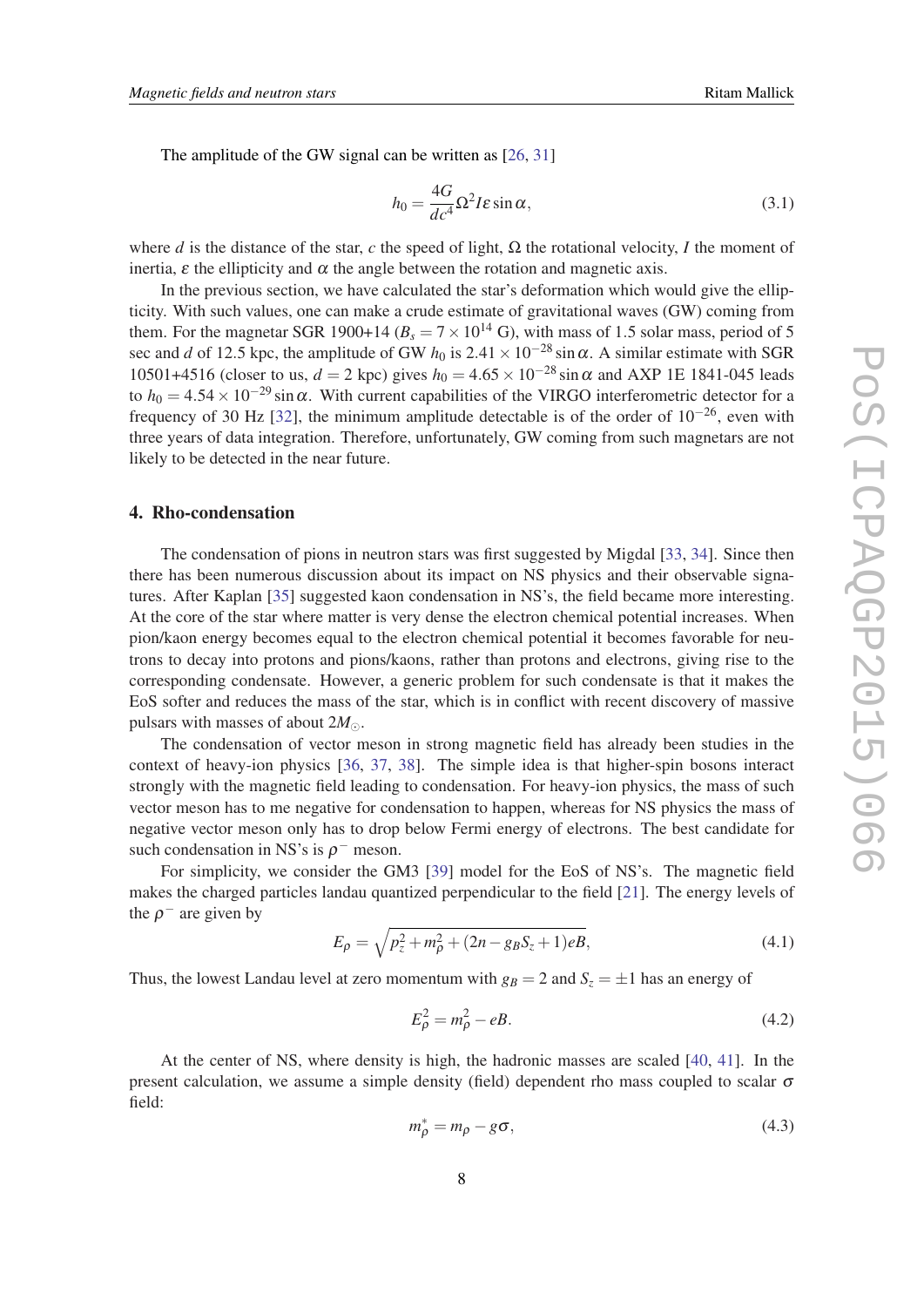with a free parameter *g*. Thus, the lowest-lying  $\rho^-$  state [[42\]](#page-10-0) is given by

$$
(E^*)_{\rho} = \sqrt{(m^*)_{\rho}^2 - eB} \quad . \tag{4.4}
$$

The  $\sigma$  dependent  $\rho^-$  mass modifies the iso-spin properties of the model. Therefore, we have to adjust the nuclear-rho coupling and, for different choices of *g*, we keep the symmetry energy fixed at 32.5 MeV. The magnetic field is assumed to have strength of  $7 \times 10^{18}$  G which is on the higher side of the hypothetical accepted value possible in NS cores.



Figure 3: (a) The electron chemical potential (solid lines) and effective  $\rho^-$  mass (dashed lines) are plotted as functions of normalized density. Intersection points mark the density at which condensation happens. (b) Sequence of spherical stars (M-R curve) for the GM3 EoS. When both *g* and *B* are set to zero, there is no condensation. When *g* and/or  $B \neq 0$  the condensate appears. The dotted lines are stars which have some amount condensation in them.

The intersection points in Fig. 3a are denoted by  $X_1$  and  $X_2$ . These points mark the initial normalized density where the condensation starts to set in. For a lower value of  $g = -4$ , the condensation stars at about 7 times nuclear density which is difficult if not impossible to be found in NS cores. For  $g = -6$ , the condensation starts at reasonable values and, for such stars, it is expected that their cores should have some amount of rho condensate in them. By increasing the value of *g*, the value of  $m_p^*$  can be decreased and it is possible to achieve condensation at much lower densities. However, the lower bound of rho mass is provided by the experimental restriction on the value of symmetry energy slope *L* [\[43](#page-10-0), [44,](#page-10-0) [45](#page-10-0)]. With such restriction, the rho condensation cannot start at values lower than 4 times nuclear density.

Solving the Tolman Oppenheimer Volkoff (TOV) equation with such EoS, we can determine how rho-condensation affects the star mass. In Fig. 3b, we plot the mass-radius curve for three different cases. With no magnetic or  $\sigma$  effect on the mass there is no condensation. The other sequences have both effects. The dotted part of the curves represent stars which have some amount of rho-condensation at their cores. In the dotted region, the higher the mass, the higher the central density, thereby increasing the rho-condensation region at the star's core.

#### 5. Summary & Discussion

We have shown the effect of magnetic fields in different aspects of NS physics. In the first section, we have semi-analytically calculated the additional mass and star's deformation. Expanding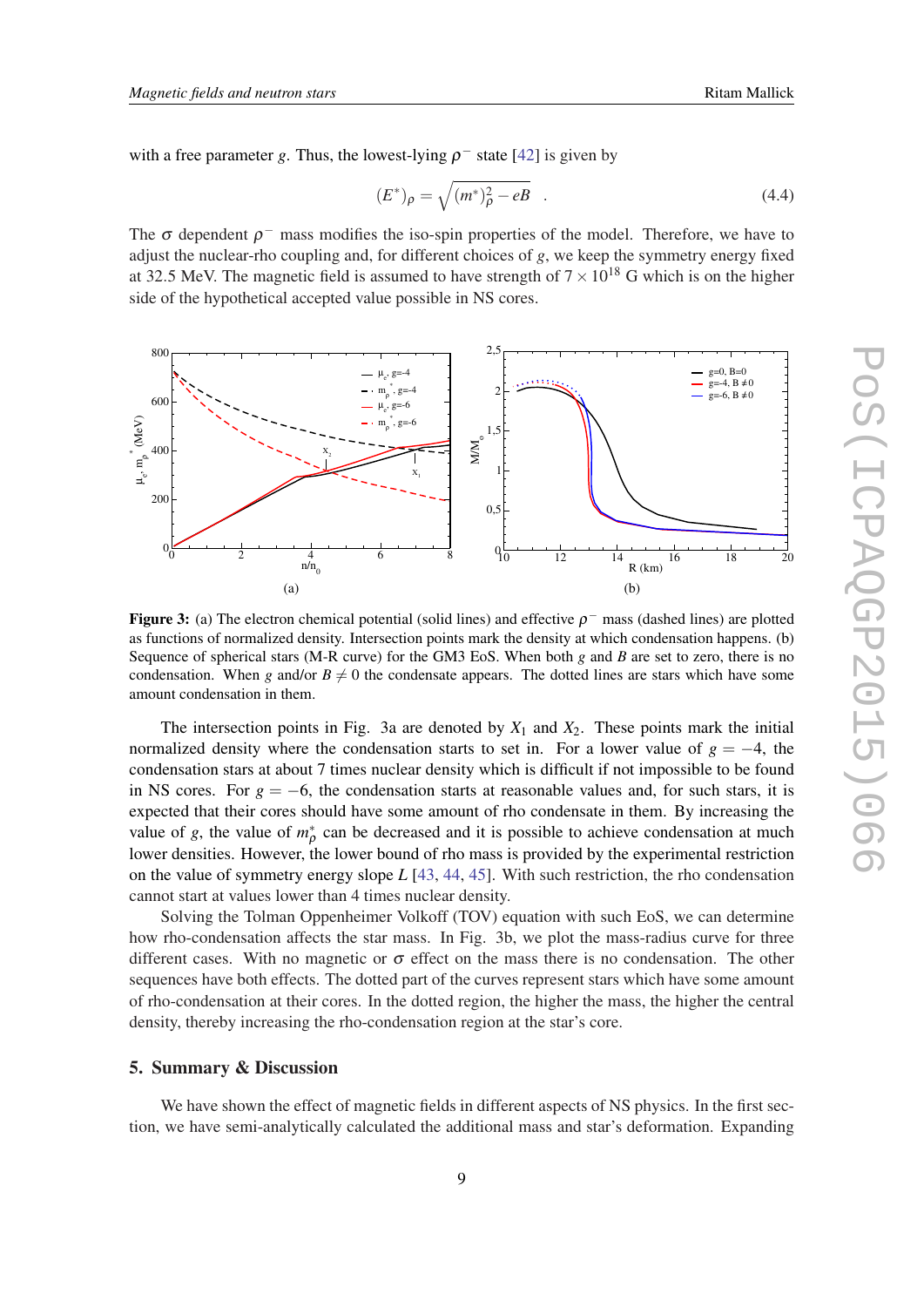<span id="page-9-0"></span>the magnetic pressure and the perturbed metric in terms of spherical harmonics, we have perturbatively calculated the star's additional mass and deformed shape. For reasonable choices of magnetic field strengths, the effects were found to be less than 5%.

The GW strength for known rotating magnetars (assuming that the rotation and magnetic axes are misaligned) is about  $10^{-28} - 10^{-29}$ , which is of few order of magnitude lower that the expected amplitude to be detected by LIGO and VIRGO interferometric detectors. The situation can significantly improve by several orders of magnitude ( $h_0 \sim 10^{-23} - 10^{-24}$ ), for magnetars with higher rotational frequency. If they exists, their GW would be clearly in the detectability range of 2nd generation interferometric detectors.

We have also discussed the possibility of negatively charged rho-meson condensation in magnetars. This can be achieved only if there is some sort of density (or field) effect on the rho mass. Note that such negatively charged rho-condensate stars (even not taking into account the extra mass allowed by the strong magnetic field) can still satisfy the new upper limit for neutron star masses.

Historically, NS's have proven to be excellent astrophysical laboratories for testing properties of matter under extreme conditions. The new generation of space-based X-ray and gamma-ray satellites are providing us with new observations and subsequently breakthrough discoveries (kHz quasi- periodic oscillations, bursting millisecond pulsars, X-ray super-bursts). On the other hand, with improved radio telescopes and interferometric techniques, the number of observed binary pulsars are continuously increasing. In recent time, multinational efforts have been made to build more sophisticated interferometric detectors for GW's. Thus, we are in the era of astrophysics, where NS's are going to play an important role in many aspects. The physics of high-energy heavyion collision explores one region in density and temperature of the strongly interacting matter (high temperature, low net density) while, as a complementary approach to the physics of strong interactions under extreme conditions, the other region (low temperature and high density) can only be tested by the signals coming from compact objects.

#### References

- [1] Demorest, P., Pennucci, T., Ransom, S., Roberts, M., & Hessels, J., Nature, 467, 1081 (2010)
- [2] Antonidis, J., Freire, P. C. C., Wex, N. et. al., Science, 340, 448 (2013)
- [3] Duncan, R. C., & Thompson, C., AstroPhys. J., 392, L9 (1992)
- [4] Thompson, C., & Duncan, R. C., AstroPhys. J., 408, 194 (1993)
- [5] Duncan, R. C., & Thompson, C., Astrophys. J. 473, 322 (1992)
- [6] Paczynski, B., Acta. Astron. 42, 145 (1992)
- [7] Melatos. A., Astrophys J. Lett. 519, L77 (1999)
- [8] Mallick, R., Schramm, S., Phys. Rev. C 89, 025801 (2014)
- [9] Bocquet, M., Bonazzola, S., Gourgoulhon, E., & Novak, J., Astron. & AstroPhys., 301, 757 (1995)
- [10] Cardall, C. Y., Prakash, M., & Lattimer, J. M., AstroPhys. J., 554, 322 (2001)
- [11] Potekhin, A. Y., & Yakovlev, D. G., Phys. Rev. C 85, 039801 (2012)
- [12] Manreza Paret, D., Perez Martinez, A., & Horvath, J. E., ArXiv:1501.04619 (2015)
- [13] Franzon, B., Dexheimer, V., & Schramm, S., ArXiv:1508.04431 (2015)
- [14] Chandrasekhar, S., and Fermi, E., AstroPhys. J. 118, 116 (1953)
- [15] Bonazzola, S., Gourgoulhon, E., Salgado, M., and Marck, J. A., Astron. & Astrophys. 278, 421 (1993)